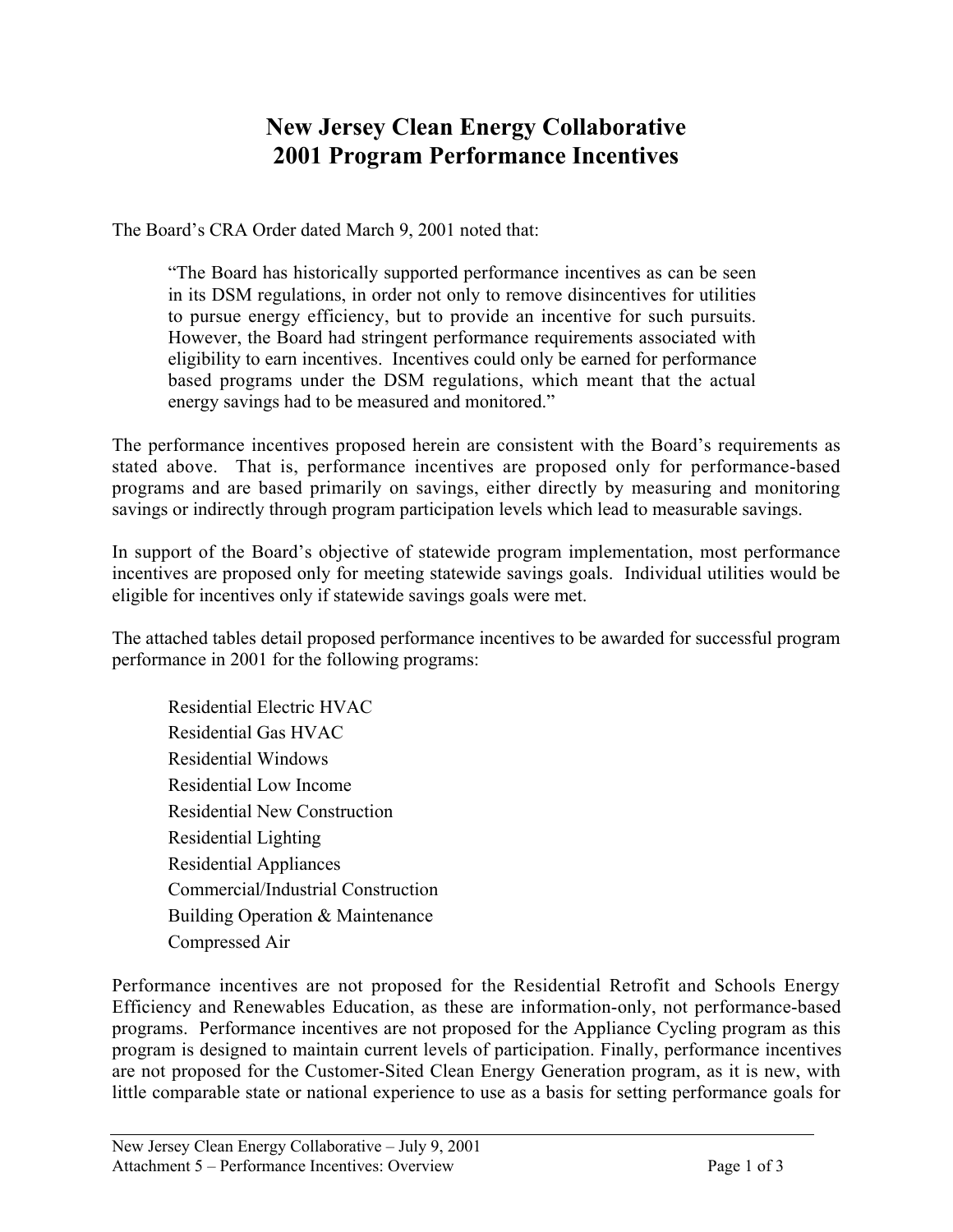2001. With more program experience, performance incentives may be proposed for this program in future years.

The maximum incentive to be earned statewide is \$6,125,200, less than 6% of the sum of the 2001 program budgets administered by the utilities. The maximum incentive amount for each program for which incentives are proposed is 8% of the 2001 program budget as proposed April 9.

The metrics or basis for awarding the incentives is detailed for each program and each company in Schedules  $1 - 10$ . Most of the incentives require the achievement of statewide goals (vs. individual company performance) and involve more than one measure of program success; chief among them documented energy savings and program participants. All are tied to program goals proposed for 2001 and are designed to require that the utilities first achieve all minimum requirements as proposed in the April 9 program plans. In most cases, the maximum performance incentive requires the achievement of both energy savings and other market related goals (e.g., level of contractor training) that are key indicators of progress towards market transformation. The weighting of individual performance goals favors energy savings and program participation, yet recognizes the value of progress towards market transformation goals.

The maximum incentive for each program requires that the utilities exceed the related program goals by 10% (i.e., achieve at least 110% of the 2001 program goal). Incentives are scaled so that utilities begin to earn incentives after achieving 70% of the goal. The scaling proposes to award 50% of the incentive at the mid-point between 70% and 110% of program performance goals (i.e., 50% of the incentive for achieving 90% of the goal). The intent is to award the highest incentive for exceeding program goals in 2001.

For most programs, performance incentives are proposed for energy savings (i.e., annualized MWh of electricity and therms of gas) and/or program participation that lead to measurable energy savings. For some of the market transformation programs (ENERGY STAR Lighting, Appliances and Windows; Building Operation & Maintenance, and Compressed Air), it is difficult to establish energy savings goals for the first years of program performance. As outlined in the Program Evaluation Plan, performance indicators for market transformation programs evolve over time. Specific performance indicators progress from, indicators of awareness in the early years of a program to understanding to measuring behavioral change as the programs mature. It is important to note that many indicators have not been explored previously in NJ markets. For these programs, the proposed performance is tied to the major goals for the year that drive energy savings (i.e., successfully engaging the marketplace to stock and sell high efficiency products, or engaging customers to undertake projects or participate in training).

To achieve the levels of program performance that earn the maximum incentive, the utilities must have the flexibility to exceed their budgets by at least 110% for any one program. Likewise, and consistent with prior BPU policy for market driven programs, flexibility to exceed annual program budgets (e.g., up to 150%) is necessary to maintain a positive response to customer requests for program services. The need to exceed annual program budgets will be